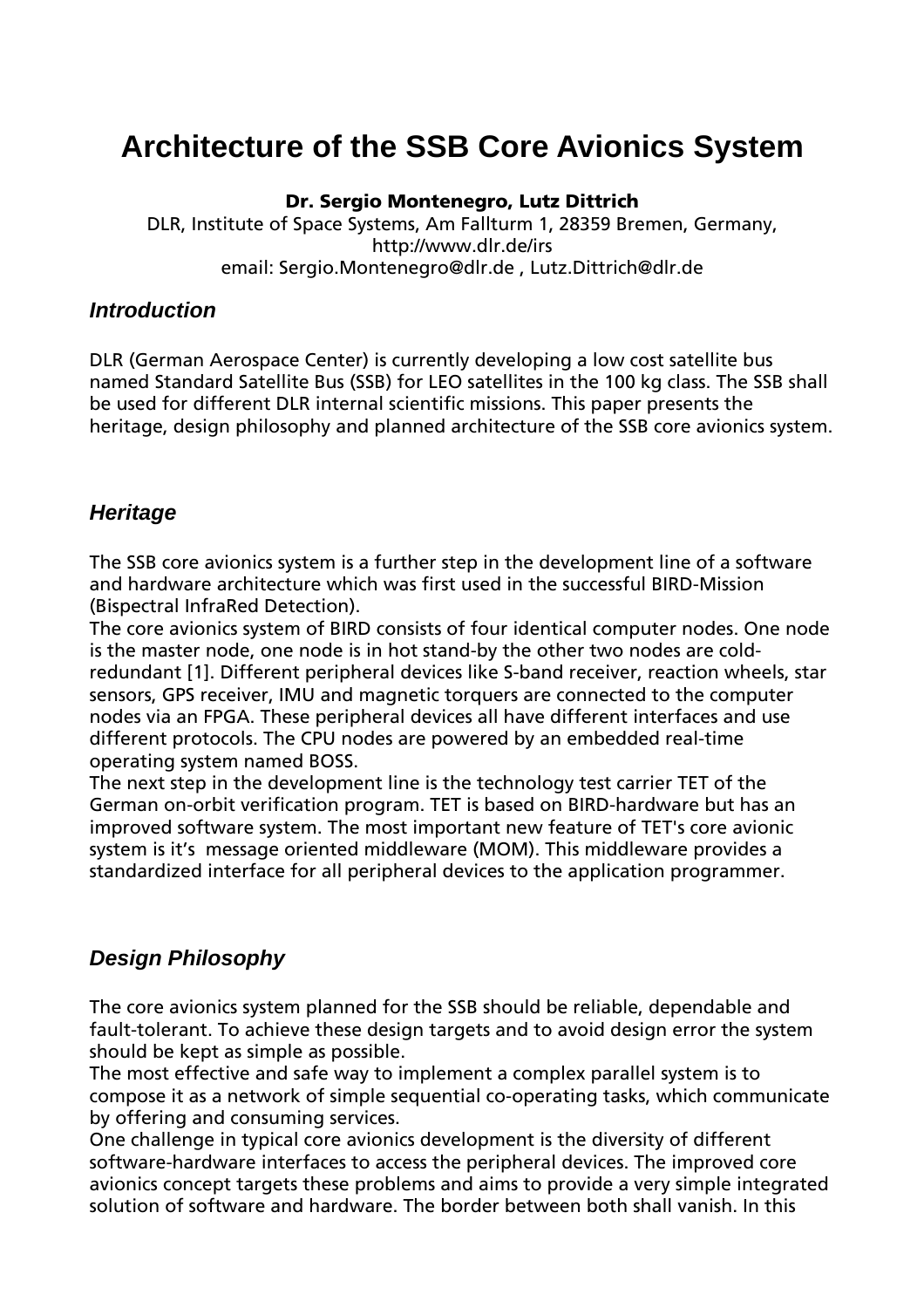concept the functionality is provided by a network of services. Some of them are implemented in classical CPU-software, some in FPGA-software and some in hardware devices, for example in sensors or actuators. All services provide the same interface. There shall be no difference in how it was implemented (CPU, FPGA or hardware) and where it runs. The core avionics system shall be a distributed computer system. No single node is required to be dependable. The service providers are connected by a dependable hardware network, which is the heart of the system. Software services can be distributed on all computer nodes and may migrate from one node to another for example in case of failures, overloading or for power management purposes.

In the same way like the hardware network, there shall be a software network, which interconnects all services, including software tasks running on the same node, on a different node, FPGA programs and even hardware devices. The global interconnection network is called the Middleware. Tasks communicate with each other using the middleware.

## *Architecture*

The architecture of our new core avionics system consists of computing nodes, mass memory, a diversity of different sensors and actuators and a dependable multicast middleware switch. All computing nodes, the mass-memory and the peripheral devices are connected with each other via the switch (see fig. 1).



The middleware switch is a multicast capable bus. Each port provides a protocol translation layer to connect a device with its own interface and protocol to the middleware bus.

To decrease latency and to improve throughput it is possible to use multiple middleware switches and to connect them via special routing nodes (see fig. 2).